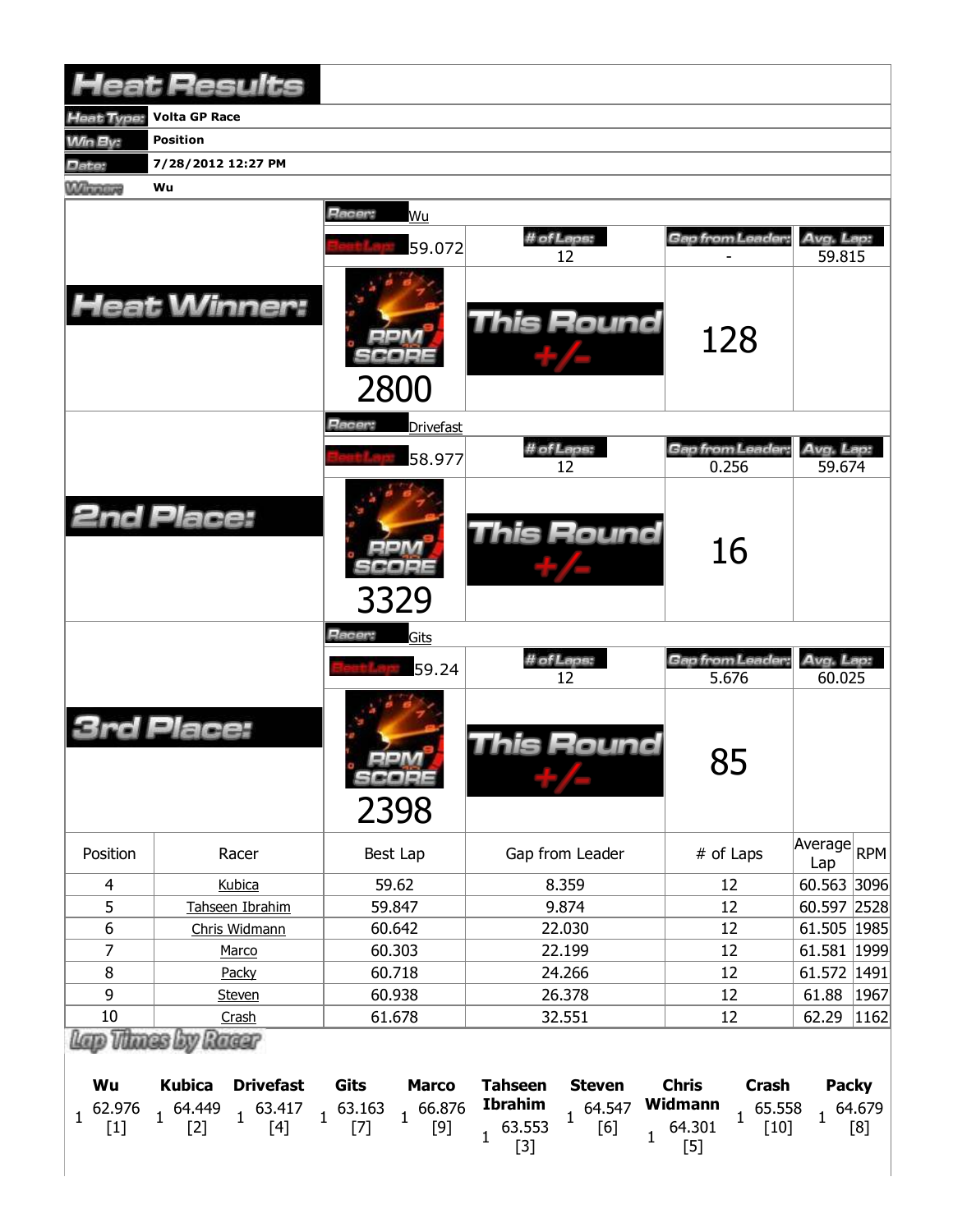| Wu                          |                | Kubica<br>59.95                | <b>Drivefast Gits</b><br>2 59.063                                                                                                                  |    |                                                        | <b>Marco</b>                  |                | Tahseen<br><b>Ibrahim</b>                                                                         |             | <b>Steven</b>               |                  | <b>Chris</b><br>Widmann |                | <b>Crash</b>                                   |                | <b>Packy</b>                             |
|-----------------------------|----------------|--------------------------------|----------------------------------------------------------------------------------------------------------------------------------------------------|----|--------------------------------------------------------|-------------------------------|----------------|---------------------------------------------------------------------------------------------------|-------------|-----------------------------|------------------|-------------------------|----------------|------------------------------------------------|----------------|------------------------------------------|
| $\lceil 1 \rceil$           |                | $[2]$                          | $[4]$                                                                                                                                              |    | $2^{60.937}$<br>$[5]$                                  | $2^{60.761}$<br>[8]           |                | $2^{60.067}$<br>$[3]$                                                                             |             | $2^{62.345}$<br>[7]         |                  | $2^{62.229}$<br>[6]     |                | $2^{62.115}$<br>$[10]$                         |                | $\lceil 9 \rceil$                        |
| 3 59.361<br>$[1]$           | $\overline{3}$ | 59.62<br>$[2]$                 | $3^{59.511}$<br>$[3]$                                                                                                                              |    | 3 59.294<br>$[5]$                                      | $3\text{ }60.494$<br>[6]      |                | $3\,60.552$<br>$[4]$                                                                              |             | $3\text{ }61.367$<br>[8]    |                  | $3\quad 60.858$<br> 7   |                | $3\frac{61.785}{5}$                            |                | $3\frac{61.268}{ }$<br>$\lceil 9 \rceil$ |
| 4 59.592<br>$[1]$           |                | $4\frac{60.508}{1}$<br>$[3]$   | $4\frac{59.786}{122}$<br>$[2]$                                                                                                                     |    | $4\frac{59.297}{ }$<br>$[5]$                           | $4\ 62.464$<br>$[7]$          | $\overline{4}$ | 59.847<br>$\lceil 4 \rceil$                                                                       | $4^{\circ}$ | 62.108<br>[9]               | $\overline{4}$   | 62.031<br>[6]           | $4^{\circ}$    | 61.678                                         |                | $4^{61.589}$<br>[8]                      |
|                             |                |                                | 5 59.072 5 59.808 5 59.058 5 59.24<br>[1] 5 [3] 5 [2] 5 [5]                                                                                        |    |                                                        | $5\frac{60.946}{ }$<br>$[7]$  |                | 5 60.084<br>$[4]$                                                                                 |             | $5\text{ }^{61.496}$<br>[9] |                  | $5\quad 61.227$<br>[6]  |                | $5\frac{61.878}{5}$<br>$[10]$                  | 5 <sup>1</sup> | 61.17<br>[8]                             |
|                             |                |                                | $6\quad \frac{59.561}{[1]} \quad 6\quad \frac{60.066}{[3]} \quad 6\quad \frac{58.977}{[2]} \quad 6\quad \frac{59.46}{[4]}$                         |    |                                                        | $6\frac{62.851}{5}$<br>$[7]$  |                | $6\begin{array}{cc} 1116 & 62.082 \\ 6 & 60.682 & 6 & 9 \end{array}$<br>$\lceil 5 \rceil$         |             |                             | 6                | 61.989<br>[6]           |                | $6^{62.109}$<br>$\lceil 10 \rceil$             |                | $6^{62.426}$<br>$\lceil 8 \rceil$        |
| $[1]$                       |                | $[3]$                          | $7\frac{59.435}{10.058}$ 7 $\frac{59.268}{10.058}$ 7 $\frac{59.408}{10.058}$<br>$[2]$                                                              |    | $[4]$                                                  | $7^{60.961}$<br>$[7]$         |                | $7\begin{array}{c} 60.292\\ 7 \end{array}$ 7 $\begin{array}{c} 62.141\\ [8] 9 \end{array}$<br>[5] |             |                             |                  | $7\quad 60.642$<br>[6]  |                | $7\begin{array}{c} 62.122 \\ [10] \end{array}$ |                | $7\,61.276$<br>[8]                       |
| $\vert 1 \vert$             |                | $8\frac{60.715}{100}$<br>$[3]$ | 8 59.039<br>$[2]$                                                                                                                                  |    | 8 60.731<br>$[4]$                                      | $8\quad 60.33$<br>$[7]$       |                | $8\begin{bmatrix}0.134 & 8 & 61.248\\ 60.134 & 8 & [9]\end{bmatrix}$<br>[5]                       |             |                             |                  | 8 60.648<br>[6]         | 8 <sup>°</sup> | $[10]$                                         |                | $8^{61.182}$<br>$\lceil 8 \rceil$        |
| 9.607<br>$[1]$              |                | $9\frac{61.036}{1}$<br>[4]     | 9 59.361<br>$[2]$                                                                                                                                  |    | 9 $\frac{59.942}{521}$ 9 $\frac{60.303}{521}$<br>$[3]$ | $[7]$                         |                | 9 60.392<br>[5]                                                                                   |             | $9\frac{60.938}{5}$<br>[9]  | 9                | 61.081<br>[6]           |                | $9\frac{61.775}{5}$<br>$[10]$                  |                | $9\,61.656$<br>[8]                       |
| 59.239<br>$\lceil 1 \rceil$ |                | $10^{60.252}$<br>[4]           | $10\frac{59.024}{53}$<br>$[2]$                                                                                                                     |    | 10 59.559<br>$[3]$                                     | $10^{61.513}$<br>[7]          |                | $10^{60.581}10^{6}$<br>$[5]$                                                                      |             | 61.387<br>[9]               | 10 <sup>°</sup>  | 61.477<br>[6]           | $10^{\circ}$   | 62.417<br>$[10]$                               |                | $10\,60.718$<br>$\lceil 8 \rceil$        |
| $\lceil 1 \rceil$           | 11             | 60.11<br>$[4]$                 | $11 \frac{59.743}{11}$<br>[2]                                                                                                                      | 11 | 59.39<br>$[3]$                                         | $11\frac{60.603}{ }$<br>$[7]$ |                | $11^{60.352}$ 11 <sup>t</sup><br>$[5]$                                                            |             | 61.485<br>[9]               | 11               | 60.769<br>[6]           | 11             | 62.348<br>$[10]$                               | 11             | 60.85<br>[8]                             |
| 59.819                      |                | $12\frac{60.189}{11}$<br>$[4]$ | $12\begin{array}{cc} 59.841 \\ 12\end{array}$ $12\begin{array}{cc} 59.877 \\ 12\end{array}$ $12\begin{array}{cc} 60.874 \\ 12\end{array}$<br>$[2]$ |    | $[3]$                                                  | $[7]$                         |                | $12\begin{array}{l}60.624\end{array}$ 12 $\frac{61.414}{12}$<br>[5]                               |             | [9]                         | 12 <sup>12</sup> | 60.811<br>[6]           | 12             | 61.974<br>$[10]$                               |                | [8]                                      |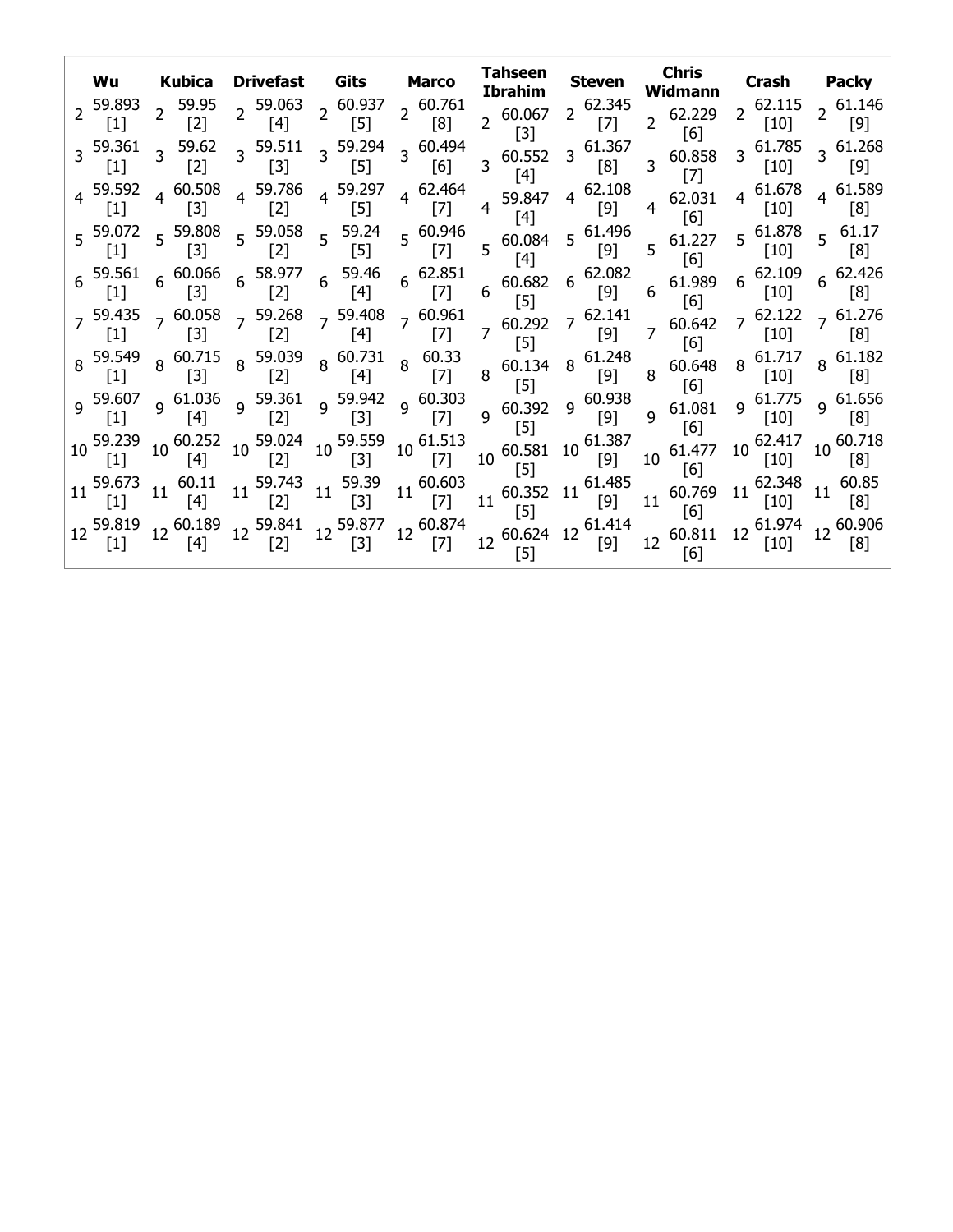|                                                                    | <b>Heat Results</b>                                                              |                                                                                                                 |                                                                                                                             |                                                                                                   |                      |               |
|--------------------------------------------------------------------|----------------------------------------------------------------------------------|-----------------------------------------------------------------------------------------------------------------|-----------------------------------------------------------------------------------------------------------------------------|---------------------------------------------------------------------------------------------------|----------------------|---------------|
| leat Type:                                                         | <b>Volta GP Race</b>                                                             |                                                                                                                 |                                                                                                                             |                                                                                                   |                      |               |
| <b>Min By:</b>                                                     | <b>Position</b>                                                                  |                                                                                                                 |                                                                                                                             |                                                                                                   |                      |               |
| Date:                                                              | 7/28/2012 12:12 PM                                                               |                                                                                                                 |                                                                                                                             |                                                                                                   |                      |               |
| Oliver 1<br><b>Winnipeg</b>                                        |                                                                                  |                                                                                                                 |                                                                                                                             |                                                                                                   |                      |               |
|                                                                    |                                                                                  | Racer:<br>Oliver 1                                                                                              |                                                                                                                             |                                                                                                   |                      |               |
|                                                                    |                                                                                  | 59.423                                                                                                          | # of Laps:                                                                                                                  | Gap from Leader:                                                                                  | Avg. Lap:            |               |
|                                                                    |                                                                                  |                                                                                                                 | 12                                                                                                                          |                                                                                                   | 60.188               |               |
|                                                                    | <b>Heat Winner:</b>                                                              | 2495                                                                                                            | This Round                                                                                                                  | 51                                                                                                |                      |               |
|                                                                    |                                                                                  | Racer:<br>David Sureff                                                                                          |                                                                                                                             |                                                                                                   |                      |               |
|                                                                    |                                                                                  | 59.989                                                                                                          | # of Laps:<br>12                                                                                                            | Gap from Leader:<br>5.339                                                                         | Avg. Lap:<br>60.668  |               |
| <b>2nd Place:</b>                                                  |                                                                                  | 2207                                                                                                            | <b>This Round</b>                                                                                                           | 39                                                                                                |                      |               |
|                                                                    |                                                                                  | Racer:<br><b>Brent Talley</b>                                                                                   |                                                                                                                             |                                                                                                   |                      |               |
|                                                                    |                                                                                  | 60.197                                                                                                          | # of Laps:                                                                                                                  | Gap from Leader:                                                                                  | Avg. Lap:            |               |
| <b>3rd Place:</b>                                                  |                                                                                  | <b>MA 4</b><br>SCORE<br>2242                                                                                    | 12<br><b>This Round</b>                                                                                                     | 7.082<br>-3                                                                                       | 60.979               |               |
| Position                                                           | Racer                                                                            | Best Lap                                                                                                        | Gap from Leader                                                                                                             | # of Laps                                                                                         | Average<br>Lap       | RPM           |
| $\overline{4}$                                                     | *****                                                                            | 60.212                                                                                                          | 11.746                                                                                                                      | 12                                                                                                | 61.084 1326          |               |
| 5                                                                  | Rome                                                                             | 60.364                                                                                                          | 13.703                                                                                                                      | 12                                                                                                | 61.448 1152          |               |
| 6                                                                  | Necrossin                                                                        | 60.697                                                                                                          | 23.827                                                                                                                      | 12                                                                                                | 62.109 1791          |               |
| 7                                                                  | Ary                                                                              | 60.792                                                                                                          | 23.982                                                                                                                      | 12                                                                                                | 62.089 1569          |               |
| 8                                                                  | Alex                                                                             | 62.201<br>42.560<br>12                                                                                          |                                                                                                                             |                                                                                                   | 63.562               | 799           |
| 9                                                                  | Chris Haug                                                                       | 63.566                                                                                                          | 55.702                                                                                                                      | 12                                                                                                | 64.846   1077        |               |
| $10\,$                                                             | <u>Rjo</u>                                                                       | 63.371                                                                                                          | 56.592                                                                                                                      | 12                                                                                                | 64.979 1195          |               |
| <b>Oliver 1</b><br>63.365<br>$\mathbf{1}$<br>$\mathbf{1}$<br>$[3]$ | Racer<br><b>Alex</b><br>Ary<br>64.355<br>65.517<br>$\mathbf{1}$<br>[8]<br>$[10]$ | <b>Chris</b><br><b>Rjo</b><br><b>Haug</b><br>65.735<br>$\mathbf{1}$<br>67.585<br>$[5]$<br>$\mathbf{1}$<br>$[9]$ | <b>David</b><br><b>Necrossin</b><br><b>Sureff</b><br>64.611<br>1<br>64.131<br>$[7]$<br>$\mathbf 1$<br>$\mathbf{1}$<br>$[4]$ | <b>Brent</b><br><b>Rome</b><br><b>Talley</b><br>64.684<br>$\mathbf{1}$<br>63.76<br>$[2]$<br>$[1]$ | *****<br>$\mathbf 1$ | 63.895<br>[6] |